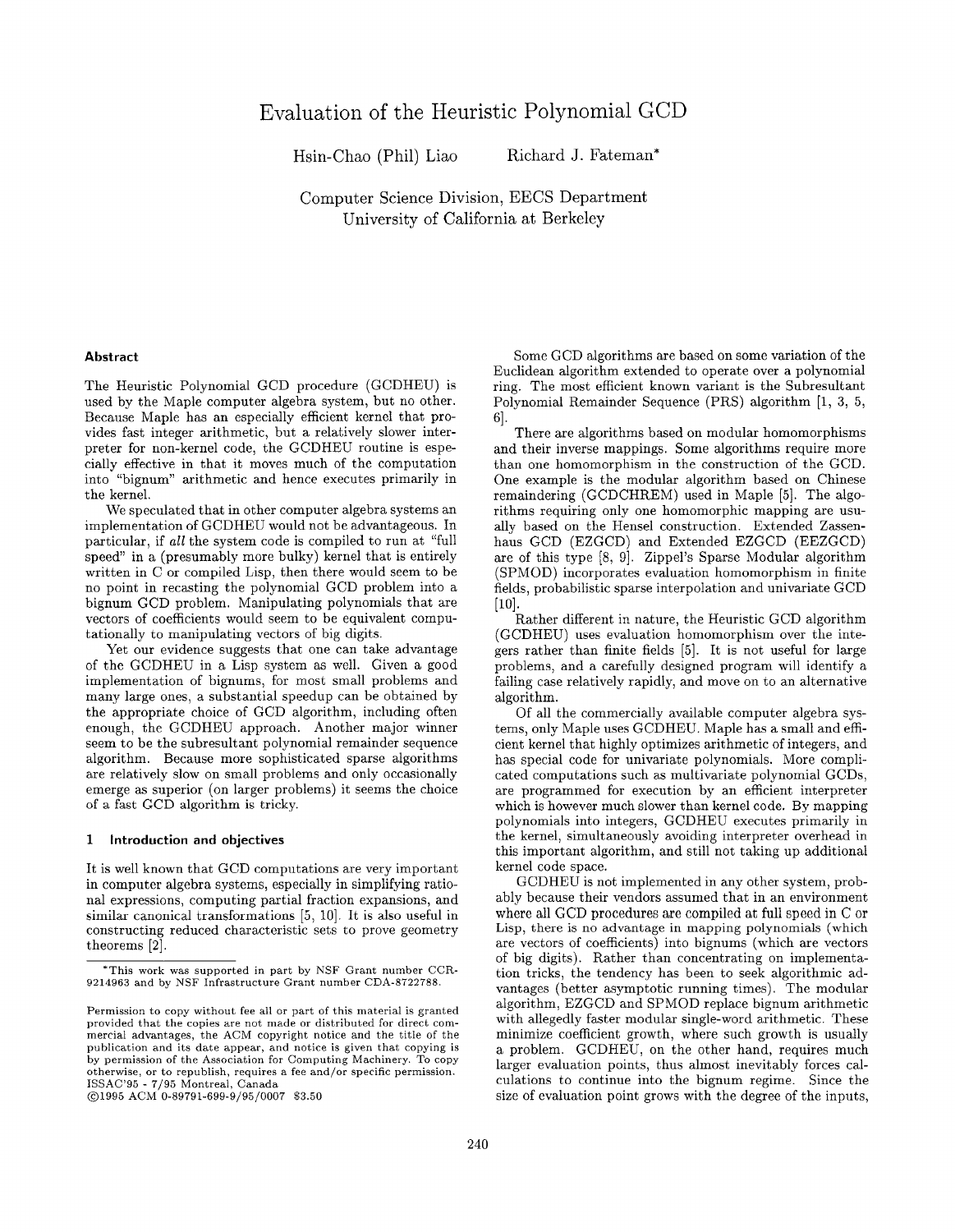GCDHEU is becomes less effective for large polynomials.

Despite these drawbacks, our experiments suggest that GCDHEU is useful, and the compiled/kernel versus interpreter environment issue is not really a dominant factor. It can be used to good effect in a compiled Lisp environment. Our data show that, for low-degree polynomials in up to ten variables, GCDHEU is faster than the Subresultant PRS method in the cases where the GCDS are non-monic and dense. It is faster than the EZGCD and SPMOD in several cases, especially for polynomials with five or fewer variables.

# 2 Review of GCD algorithms

In this section, we briefly summarize each GCD algorithm, its advantages and disadvantages, and provide references.

Subresultant PRS: The original PRS algorithm is the Euclidean algorithm using pseudo-division in a polynomial ring. Its main problem is the large coefficient growth induced by pseudo-division. In the multivariate case, the coefficients are themselves polynomials, and coefficient growth includes an exponential growth in the degrees of the coefficients. The Primitive PRS algorithm decreases such growth to a minimum by repeatedly removing the content of the pseudo-remainders at each iteration of the PRS. Because the contents are computed by GCDS, the Primitive PRS requires many more operations than the Euclidean PRS.

The Subresultant PRS is a compromise between the Primitive and Euclidean. At each iteration, the pseudo-remainder is reduced by a factor that can be computed much more efficiently than the content. While the coefficients in the Subresultant PRS are sometimes not minimal, it eliminates recursive calls to the GCD operation. Despite the optimizations in Subresultant algorithms, the coefficients (which can be polynomials) still grow very large. An earlier "improved" PRS described in the literature, the reduced PRS, uses a different technique that is not as effective as the subresultant, but is hardly any cheaper, and so it is not advisable  $[3, 5, 6, 10].$ 

## Modular Algorithm using Chinese Remaindering:

(GCDCHREM) The idea in modular algorithms is to eliminate growth in coefficient sizes by computing via evaluation homomorphisms to reduce multivariate problems to univariate ones, and to compute in finite fields to eliminate coefficient growth. More specifically, one can map the input polynomials into images in several finite fields, compute their GCDS in these fields and reconstruct the GCD of the original inputs from these "images" using a generalized Garner's algorithm (or Chinese Remainder Algorithm). Multivariate polynomial GCD problems are reduced to univariate problems by using (repeatedly) evaluation homomorphisms to eliminate variables.

In the case of a small GCD (say 1), the answer is rapidly uncovered, but a typical implementation of this algorithm is prepared to compute many evaluation and modular homomorphisms if a non-trivial GCD must be constructed. Also, the algorithms must detect and recover from the improbable, but not impossible, cases where the finite fields are "unlucky" resulting in incorrect modular GCDS. These unlucky homomorphisms are eventually discovered in the course of the calculation, however.

The drawback of this algorithm is that the number of homomorphisms needed is exponential in the number of variables [5].

Hensel Algorithms: EZGCD and EEZGCD: EZGCD uses Hensel lifting to reduce the number of homomorphisms. In a nutshell, the two input polynomials are reduced to two univariate polynomials whose GCD is then lifted back to the multivariate domain using a generalized Newton's iteration. In most cases, we only need to choose one or two values for each variable, resulting in much faster execution over the GCDCHREM algorithm. Another advantage of the Hensel construction is that in many cases, by choosing the right evaluation points, the sparsity of the input polynomials is preserved in the homomorphisms.

There are a few problems with this method. Hensel lifting often has trouble in computing the leading coefficients of non-monic G CDs correctly. Special handling in these cases drastically hampers performance. And secondly, Hensel lifting requires that the homomorphic GCD be relatively prime to one of its cofactors. Bad evaluation points or inputs can results in the case where a GCD has non-unit common factors with both cofactors. Wang's EEZGCD alleviates this problem by dividing out one common factor. Maple's implementation uses a trial-and-error strategy due to Spear [5, 8].

Zippel's Sparse Modular Interpolation Algorithm: This algorithm constructs GCDS by interpolating the coefficients. A "skeleton" of the GCD in the main variable is computed by a dense interpolation using the Chinese Remainder Algorithm. The correct coefficients are then computed by a fast sparse (Vandermonde) interpolation. Each of these integer coefficients is then recursively dense and sparse interpolated into polynomials involving the second variable and so forth. The sparse interpolation ignores the zero coefficients from the "skeleton" produced by the dense interpolation, and hence as originally formulated, the algorithm is fast but also probabilistic. This algorithm is not efficient for dense GCDS and could also be unlucky [10].

## 3 The Heuristic GCD Algorithm

Because it has been neglected to date, with the exception of the implementation in Maple, we describe the focus of the paper, GCDHEU, in greater detail than the other methods. Our implementation in Lisp is a direct translation from Maple's gcd/gcdheu procedure. The main concept is to reduce the number of variables by assigning values to each. The end result is a pair of fairly large integers. A guess at the polynomial GCD is then constructed one variable at a time using  $m$ -adic interpolations starting from the GCD of these two numbers. The following algorithm uses this heuristic and, returns the GCD of two polynomials and its cofactors or signals FAILURE.

PROCEDURE PGCDHEU  $(p,q)$ 

- Set  $v_s \leftarrow \{vars\;of\;p\} \cap \{vars\;of\;q\}$
- Set  $g \leftarrow \text{GCD}(\text{integer content of } p, \text{integer content of } q)$ WHEN  $v_s$  is empty,

RETURN  $\{g, p/g, q/g\}$ 

Set  $p \leftarrow p/g$ ; Set  $q \leftarrow q/g$ 

Set  $v_1 \leftarrow$  first element of  $v_s$ 

- Set  $\beta \leftarrow 2 \cdot \min(\parallel p \parallel_{\infty}, \parallel q \parallel_{\infty}) + 29$
- Set  $\xi \leftarrow \max(\min(\beta, 10000 \cdot \sqrt{\beta}/101),$
- $2 \cdot \min(\|p\|_{\infty} /|\mathrm{lc}(p)|, \|q\|_{\infty} /|\mathrm{lc}(q)|)+2)$ LOOP
- Set  $b_1 \leftarrow \text{length}(\xi) \cdot \max(\text{ degree}(p, v_1), \text{ degree}(q, v_1))$ WHEN  $b_1 > 4000$

signal FAILURE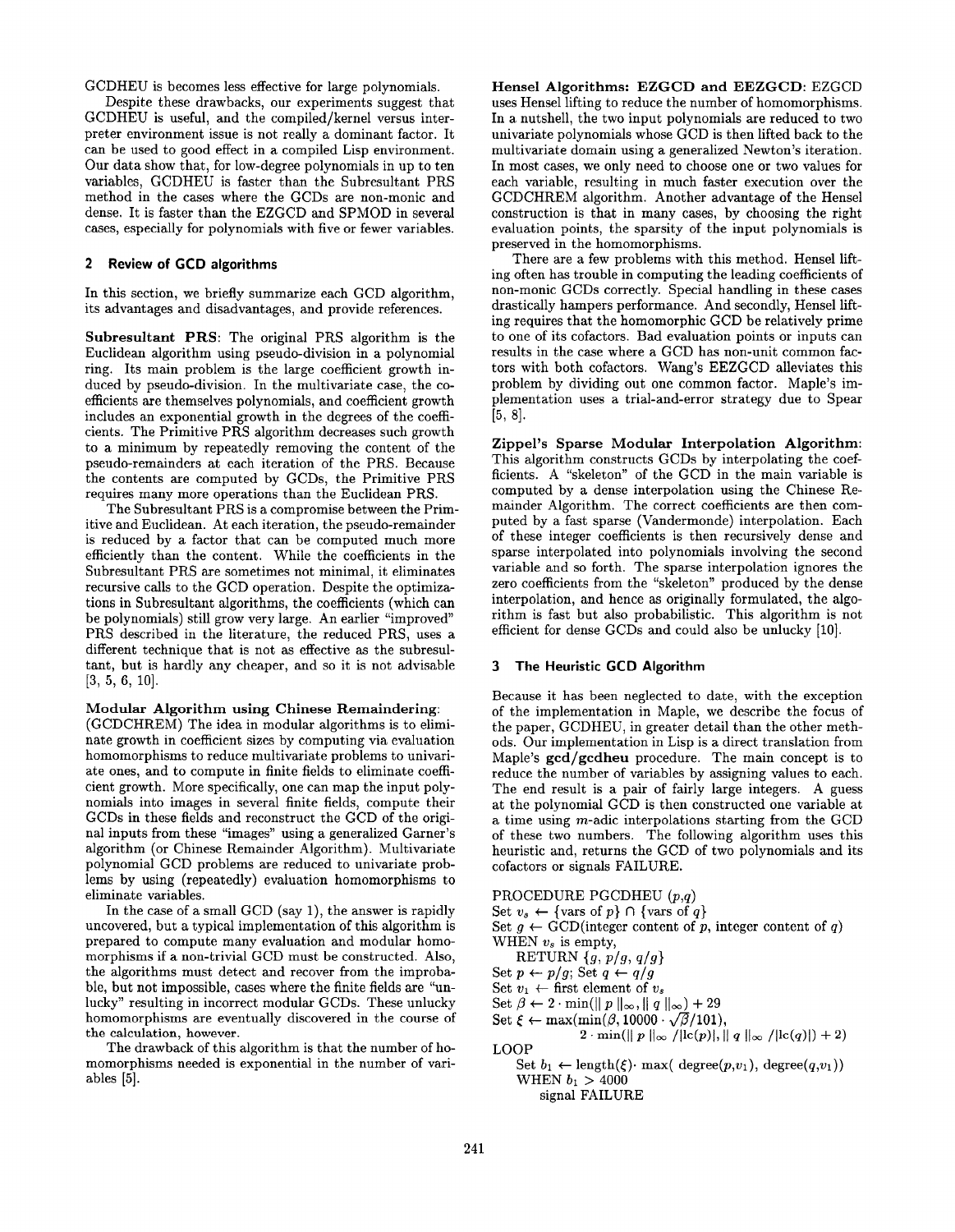```
WHEN b_1 > 400 and length(v_s) > 1\text{Set } m \leftarrow \max_{v \in v_s - \{v_1\}} \max(\text{degree}(p, v), \text{degree}(q, v))Set b_2 \leftarrow \text{length}(\xi) m
                        (\min(\text{degree}(p,v_1),\text{degree}(q,v_1))+1)WHEN b_2 > 8000signal FAILURE
     Set \{\gamma, \text{ cofactorp}, \text{cofactorq}\} \leftarrowPGCDHEU(subs(v_1 \leftarrow \xi, p), subs(v_1 \leftarrow \xi, q))
     Set \gamma \leftarrow SP-interpolate(\gamma, v_1, \xi)
     Set \gamma \leftarrow \gamma/(\text{integer-content of }\gamma)WHEN \gamma divides both p and q
          RETURN \{g \cdot \gamma, p/\gamma, q/\gamma\}Set cofactorp \leftarrow SP-interpolate(cofactorp, v_1, \xi)
     WHEN cofactorp divides pSet \gamma \leftarrow p/\text{cofactor}WHEN \gamma divides qRETURN \{g \cdot \gamma, cotactorp, q/r\mathsf{Set}\ \operatorname{cofactor} q \leftarrow \mathsf{SP\text{-}interpola} t \operatorname{cofactor} q, \, v_1, \, \zeta \, pWHEN cofactorq divides q
          Set \gamma \leftarrow q/cofactorq
           WHEN \gamma divides p
                RETURN \{g \cdot \gamma, p/\gamma, \text{ cofactor}\}Increment *GCD-TRIES*
     WHEN ^*GCD-TRIES^* > 6signal FAILURE
     Set \xi \leftarrow 73794 \cdot \xi \cdot \sqrt{\sqrt{\xi}}/27011END LOOP
END PGCDHEU
```

```
PROCEDURE SP-interpolate(\gamma, v_1, \xi)Set e \leftarrow \gammaSet G\leftarrow 0Set i \leftarrow 0WHILE e \neq 0 DO
            Set c_i \leftarrow e \mod \xiSet G \leftarrow G + c_i v_1^*Set e \leftarrow (e - c_i)/\xiSet i\leftarrow i+1END WHILE
RETURN G
END SP-interpolate
```
## 4 GCD in Computer Algebra Systems

We concentrate on three prominent computer algebra systems' GCDs: Macsyma, Maple and Mathematica. We invite comparisons to other systems (for example, Axiom, Macaulay, Magma, Pari, Reduce, Senac, SAC-2). For our experiments here we used as a basis for comparison, our own Common-Lisp system "Mock-MMA", The Subresultant PRS and GCDHEU are implemented and used separately, and at the time of this writing, are quite straightforward implementations, not including any of the special-case optimization we mention here.

Macsyma (version 419.0 from Macsyma Inc.) implements the following GCD algorithms: EZGCD, Subresultant PRS, Reduced PRS and SPMOD algorithms. The default is SPMOD. The user can choose another algorithm by setting a flag.

Maple's main GCD procedure employs these three algorithms: GCDHEU, GCDCHREM, and EZGCD with Spear's trial-and-error patch. The Maple program first uses GCD-HEU. In the case of failure, Maple dispatches one and twovariable cases to the modular algorithm and the rest to the

EZGCD algorithm. The recursive calls in EZGCD are to GCD. This means GCDHEU and GCDCHREM are used for smaller subproblems in EZGCD. In addition to this program, Maple also supplies an implementation of the Extended Euclidean algorithm, separate from the main GCD procedure.

Through private communications with Wolfram Research Inc., we have learned that Mathematica implements SP-MOD. In the unlikely cases where SPMOD fails, Mathematica switches to the Subresultant PRS algorithm.

# 5 More Heuristics

Our own (RJF's) first experience with the modular GCD in Macsyma was in implementing the algorithm as described by W.S. Brown in a pre-print of his 1970 SIGSAM paper. In the summer of 1970 when it was first installed, most programs using GCDS ran slower. While we were slow to realize the cause, assuming some bug or "inefficient programming practice" to be the culprit, it turned out that for sparse multivariate polynomials, faster results were obtained by using the (then current) reduced PRS. It was becoming clear that a more devious approach to GCD computation would be advantageous, so long as the "customer base" was not randomly-generated dense multivariate polynomials.

In fact, we looked back at some literature on ALPAK, a precursor to ALTRAN designed by Brown and others, and discovered a number of interesting observations. The net result was the inclusion of heuristics which we believe made short work of most of the GCD computations by reducing large cases to small ones. Most of these tricks do not appear in the literature, although the major idea — keeping expressions in factored form as much as possible — has gained general acceptance as an important contributor to efficiency.

The current versions of Macsyma implement the following heuristics. Maple uses (at least) the first three. We suspect that Mathematica, too, uses some of them as well.

- 1. Reduce the degrees of homogeneous input polynor als. Notice that  $p(x) = q(x^n)$  for  $n > 1$ , and rename  $x^n$  to y. This heuristic obviously generalizes to the multivariate case.
- 2. Take advantage of polynomials that have immediat obvious trivial factors (e.g.  $x^n$  or  $x^n y^m$ ).
- 3. If the variable x occurs in polynomial p but not in  $q$ , then we can make  $x$  the main variable of  $p$ . Thus, the GCD of  $p$  and  $q$  is the GCD of  $q$  and the content of  $p$ . That is, x is eliminated from the computation.
- 4. Sort the variables according to their degrees. The lowest degree variable should be chosen as the main variable in the PRS computations. Maple's EZGCD implementation also uses other variable re-ordering heuristics such as designating as the main variable the variable with the "simplest" leading coefficient.
- 5. Assume  $p = a \cdot x + b$  (where a and b are polynomials in other variables), and  $q$  is at least linear in  $x$ . We notice that the GCD is either linear or constant in  $x$ . The first step is to compute and divide out the contents of  $p$ and  $q$  (using  $x$  as the main variable). If the primitive part of  $p$  divides that of  $q$ , then the GCD is linear, hence it is the primitive part of  $p$  times the GCD of the contents. Otherwise, the GCD of  $p$  and  $q$  is just the GCD of the contents. This hack is structured more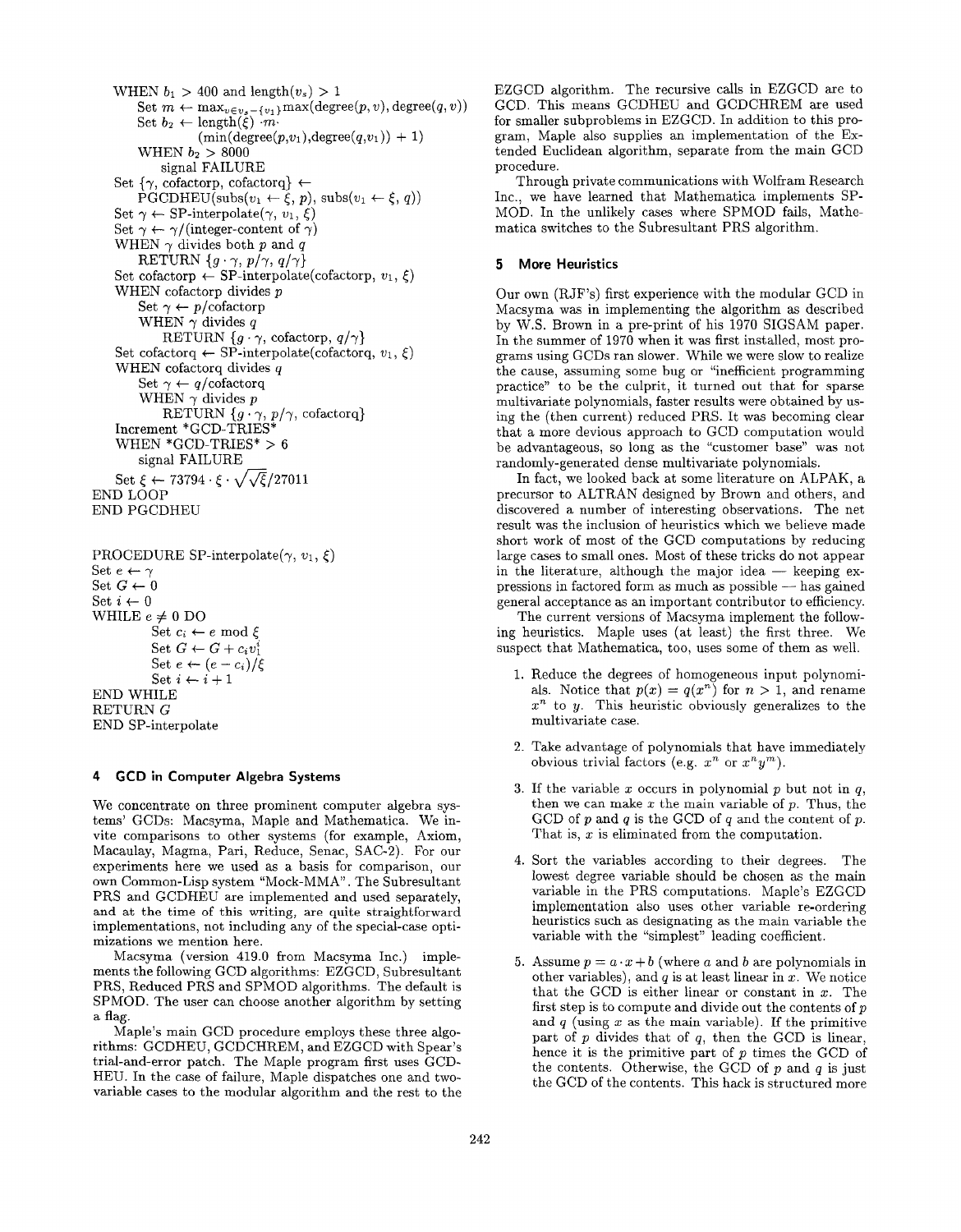efficiently in Macsyma. For example, the content of  $q$ is never computed if  $GCD(a, b) = 1$ .

Using these heuristic methods and hacks can be fruitless, but since this wasted time is generally only a small percentage of the time otherwise taken on hard problems, this is not something very worrisome.

We mention in passing that timing the routines in systems whose interior is concealed can be difficult. An incautious experimenter may end up testing only heuristics and not algorithms, (or even, in repeating tests for the sake of more accurate timing, encounter a system's caching of answers!).

# 6 Interweaving GCDS

It is clear that each of the GCD algorithms and heuristics or hacks has its own strengths and weaknesses. For example, SPMOD is much faster than EZGCD and GCDCHREM for very sparse GCDS. Given these different algorithms and heuristics, a present-day "best algorithm" would be a dispatching procedure that picks the correct methods according to its inputs. Maple automates this process to some extent. K. Geddes estimates that in the Maple test-suite, GCDHEU solves 90% of the inputs to GCD. However, GCDHEU is not the fastest in all these situations. An implementation of SP-MOD is also likely to improve Maple's performance in sparse cases. Thus, a decision procedure more complicated than the one used by Maple is needed for optimal performance. This procedure could be called by the user, or during recursive calls to GCD in any of the algorithms, for example, when computing the contents.

What are the criteria for choosing an algorithm? We have not yet solved that problem. However, as discussed in the previous section, some quick hacks as a preliminary to any full algorithm seem advisable: Their failures only cost a small percentage of the time required to execute a modular algorithm.

Below is yet another set of heuristics that might be helpful in choosing the correct method. Some of these might be common sense. But we have not actually tested them.

- 1. If the common GCD of more than two polynomials is needed, avoid using PRS algorithms.
- 2. From empirical data, we might be able to determine the right algorithm for univariate cases based on the degree.
- 3. It should be reasonable to assume the GCD to be sparse. If one of the intermediate skeletons in SPMOD is dense, then switch to another algorithm.
- 4. If it is known in advance that the GCD has small coefficients, then pick small evaluation points for GCDHEU. If bignums are avoided altogether, GCDHEU can be much faster. An older version of our GCDHEU implementation was mistakenly compiled to assume fixnum coefficients. The program was unusually fast, and produced correct answers for our test cases. However, it has been pointed out that wrongfully assuming small coefficients can result in incorrect answers from GCD-HEU [5].

### 7 Timing and Discussion

We have taken the seven cases from Yun's Ph. D. thesis [9] on EZGCD for our experiments. In all these cases, the inputs are the polynomials  $F$  and  $G$ , and the GCD is the polynomial D, except in case 1 where the GCD is simply 1.

In the tables below, the times shown are in milliseconds. The first row in each table, labeled pgcdsr, shows the running times of our Mock-MMA Subresultant PRS program. The second row, labeled pgcdheu shows the running times of our GCDHEU procedure. In the third row, labeled Maple, are the running times of the Maple GCD procedure. The fourth rows, labeled Macsyma, are the running times of Macsyma's SPMOD GCD procedure. The fifth row, labeled Macsyma:prs, are the running times of Macsyma's Subresultant PRS implementation. The last row, labeled Math show the running times of Mathematica's PolynomialGCD operation,

The blank entries in the pgcdheu row denote cases where our program signalled *failure*, usually rather promptly, except for  $v = 10$  in case 5 where the computer ran out of memory. The blanks in the other rows indicate the running times were far longer than the other entries in the same table.

We also attempted to time Macsyma's EZGCD procedure. But it seemed to run forever for cases 1, 5, 5' and the smallest example in case 4. Consequently, we have decided against using the data produced from executing this procedure.

Macsyma's EZGCD was unfortunately, the only "purely EZ" implementation known to us. Maple's GCD procedure employs the EZGCD method only when all its heuristics fail. From our data, fewer than half of the examples suggest the use of EZGCD. To draw conclusions regarding EZGCD based on these numbers cannot be totally justified, because Maple's EZGCD uses the heuristics recursively.

Mock-MMA is compiled in Allegro Common Lisp. The commercial Macsyma 419.0 is compiled using Austin-Kyoto Common Lisp (AKCL). In both cases we include garbagecollection time when it occurs. We estimate this slightly understates the cost for the smaller problems (where GC does not occur), slightly overstates the time of some mediumsized problems, where GC occurs once, and is about right for large-sized problems where multiple GCS occur, almost all of which were required by that problem.

Getting consistent repeatable timing for Maple is also tricky. Maple stores results from various subroutines in "remember tables." In most cases, these are cleared at the occasional garbage collection. Hence the remembered results will disappear at unpredictable times. Re-invocation of a subroutine with the same input data as a previous invocation will immediately return the remembered result if it has not been garbage-collected. Thus in Maple, an incautious experimenter may encounter inconsistent timing results.

It should also be noted that Maple sometimes has to load a library procedure at its first use, and the time to do this is credited to that procedure invocation. For example, the procedure gcd/gcdeh is loaded into memory at its first invocation. From our experiments, we have found no significant increases in running times due to the loading of procedures.

All programs were run on HP 9000 workstations. Specifically, Macsyma was run on a HP 9000/715 workstation, Mathematica on an HP 9000/755, Maple on an HP 9000/712. Our own Mock-MMA procedures were timed on all three machines. Since these HP machines executed the same binary programs, their speed ratios were close to constant. The model 715 and model 755 were each 1.8 times faster than the model 712. The running times in the following tables have already been adjusted to reflect this speed ratio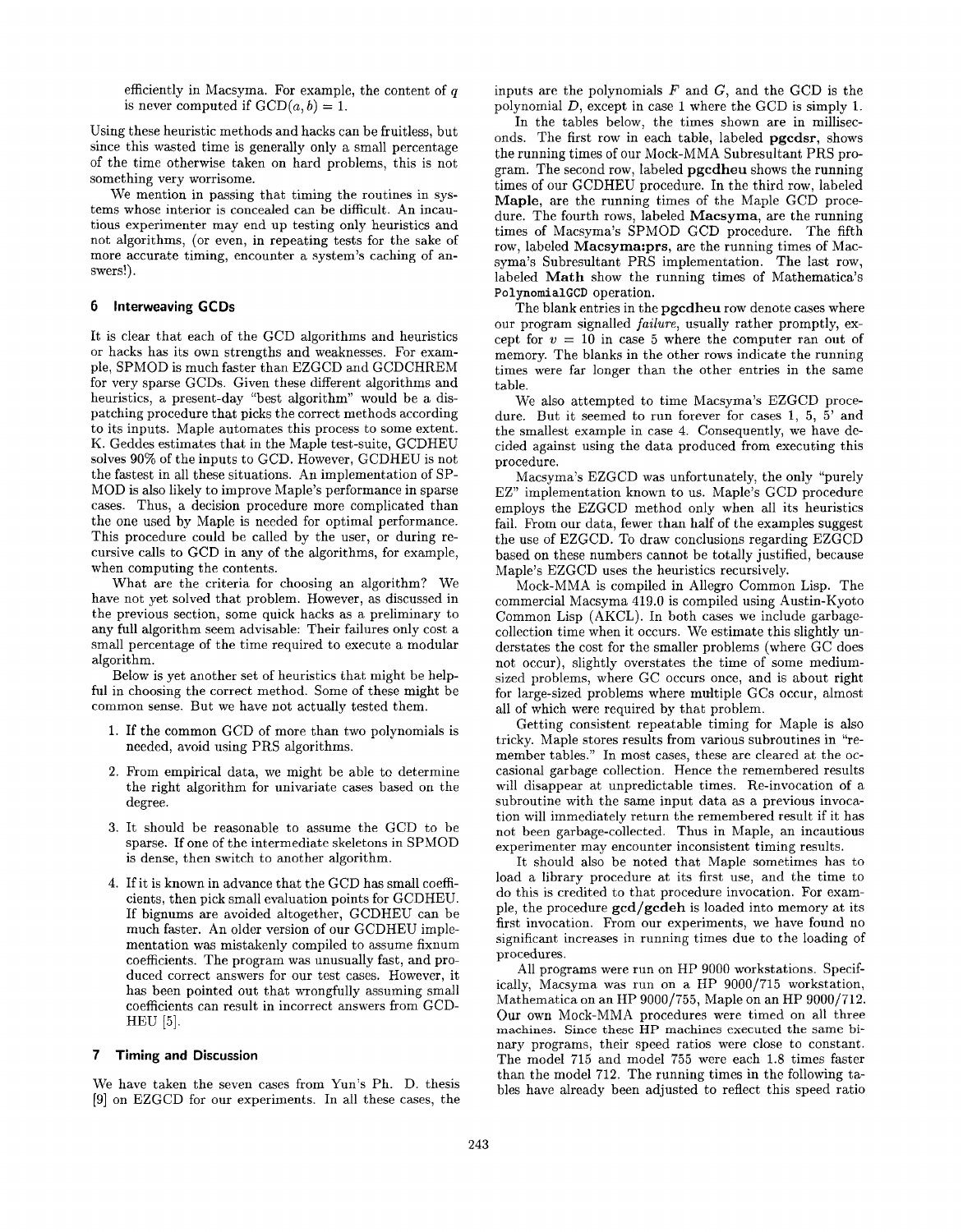and correspond to times on the model 712.

Case 1:  $GCD = 1$ .

$$
F = (1 + x + \sum_{i=1}^{v} y_i)(2 + x + \sum_{i=1}^{v} y_i)
$$
  

$$
G = (1 + x^2 + \sum_{i=1}^{v} y_i^2)(-3y_1x^2 + y_1^2 - 1)
$$

| v                            |     | $\overline{2}$ | 3    | 4                | 5     |
|------------------------------|-----|----------------|------|------------------|-------|
| pgcdsr                       | 6   | 8              | 15   | 27               | 48    |
| pgcdheu                      | 4   | 8              | 17   | 32               | 63    |
| Maple                        | 50  | 60             | 60   | 80               | 160   |
| $\overline{\text{Macsym}}$ a | 90  | 108            | 504  | 540              | 558   |
| Macsyma:prs                  | 36  | 36             | 54   | 72               | 90    |
| Math                         | 18  | 36             | 54   | 90               | 144   |
| $\overline{\mathbf{v}}$      | 6   |                | 8    | 9                | 10    |
| pgcdsr                       | 95  | 144            | 221  | 330              | 464   |
| pgcdheu                      | 173 | 439            | 1352 | 4701             |       |
| Maple                        | 250 | 430            | 860  | 2480             | 10180 |
| Macsyma                      | 630 | 1062           | 1134 | 1602             | 1746  |
| Macsyma:prs                  | 90  | 180            | 612  | $\overline{702}$ | 774   |
| $\overline{\text{Math}}$     | 234 | 432            | 792  | 1386             | 2628  |

Note that for this and subsequent tables, the fastest time is indicated in boldface. In this case we expected all modular algorithms, EZGCD, SPMOD and GCDHEU should do well since the GCD is 1; the chance of an unlucky homomorphism is practically zero. They were, however, rather slow. Pgcdheu and hence Maple should be slow as  $v$  increases. Our Subresultant PRS procedure and Macsyma's PRS appear to have the edge.

Note when  $v = 10$ , our **pgcdheu** failed while Maple's GCDHEU succeeded. This discrepancy is due to the difference in variable orderings in the two implementations, since this example is not symmetric in the variables.

Case 2: Linearly dense quartic inputs with quadratic GCDS.

$$
D = (1 + x + \sum_{i=1}^{v} y_i)^2
$$
  

$$
F = D \cdot (-2 + x - \sum_{i=1}^{v} y_i)^2
$$
  

$$
G = D \cdot (2 + x + \sum_{i=1}^{v} y_i)^2
$$

| $\boldsymbol{\eta}$                     |                | 2    | 3                | 4     | 5               |
|-----------------------------------------|----------------|------|------------------|-------|-----------------|
| pgcdsr                                  | 12             | 43   | $\overline{135}$ | 296   | 581             |
| pgcdheu                                 | 14             | 51   | 311              | 3316  |                 |
| Maple                                   | 60             | 150  | 600              | 2780  | 2980            |
| $\overline{\text{Macsyma}}$             | 126            | 756  | 2916             | 7596  | 19620           |
| $M$ acsyma: $prs$                       | 18             | 36   | 108              | 162   | 684             |
| Math                                    | 36             | 162  | 360              | 882   | 1908            |
| $\overline{\mathbf{r}}$                 | $\overline{6}$ |      | 8                | g     | $\overline{10}$ |
| pgcdsr                                  | 1054           | 1829 | 2973             | 4630  | 6977            |
| pgcdheu                                 |                |      |                  |       |                 |
| Maple                                   | 4900           | 7580 | 12950            | 22910 | 34510           |
| Macsyma                                 | 44928          |      |                  |       |                 |
| Macsyma:prs                             | 846            | 1530 | 2736             | 3546  | 3996            |
| $\operatorname{\mathrm {Mat}}\nolimits$ | 4086           | 8244 | 15732            | 33228 | 62766           |

Maple switched from GCDHEU to EZGCD starting at  $v=5$ .

We observed that GCDHEU reached its bounds very quickly, and did not perform very well on the cases where it succeeded.

Due to the density in the GCD, EZGCD is faster than SPMOD in this case. We see that the running times for Mathematica's SPMOD implementation is approximately proportional to powers of 2, while EZGCD is approximately proportional to powers of 1.5.

Macsyma's Subresultant PRS was the fastest in this case. Our implementation of the same algorithm was a close second. The PRS required only two pseudo-divisions in the main variable, regardless of the value of  $v$ .

Case 3: Sparse GCD and inputs where degrees are proportional to the number of variables.

$$
D = 1 + x^{v+1} + \sum_{i=1}^{v} y_i^{v+1}
$$

$$
F = D \cdot (-2 + x^{v+1} + \sum_{i=1}^{v} y_i^{v+1})
$$

$$
G = D \cdot (2 + x^{v+1} + \sum_{i=1}^{v} y_i^{v+1})
$$

| υ                           |       | $\overline{2}$ | 3                 | 4    | 5               |
|-----------------------------|-------|----------------|-------------------|------|-----------------|
| pgcdsr                      | 4     | 8              | 18                | 32   | 54              |
| pgcdheu                     |       | 48             |                   |      |                 |
| Maple                       | 50    | 100            | 130               | 210  | 260             |
| Macsyma                     | 54    | 666            | $19\overline{26}$ | 4554 | 10692           |
| Macsyma:prs                 | 18    | 18             | 36                | 36   | 54              |
| Math                        | 18    | 36             | $\overline{72}$   | 90   | 144             |
| $\boldsymbol{\eta}$         | ĥ     |                | R                 | 9    | $\overline{10}$ |
| pgcdsr                      | 103   | 148            | 212               | 301  | 412             |
| pgcdheu                     |       |                |                   |      |                 |
| Maple                       | 400   | 830            | 1300              | 3360 | 9310            |
| $\overline{\text{Macsyma}}$ | 20970 | 37440          | 66438             |      |                 |
| Macsyma:prs                 | 36    | 72             | 72                | 108  | 126             |
| $\overline{\text{Math}}$    | 216   | 342            | 504               | 792  | 1278            |

The sparsity should make SPMOD a good method in this case, as observed for Mathematica's implementation. We do not have a good explanation for Macsyma's sluggishness here.

Because the inputs are of high degrees, our implementation of GCDHEU failed starting at  $v = 3$ . Maple's GCD-HEU, on the other hand, finished all ten cases. It benefited from substituting  $x \leftarrow x^{\nu+1}$  and  $y_i \leftarrow y_i^{\nu+1}$ , resulting in linear sparse polynomials. The sparsity helps GCDHI because its performance depends heavily on values of the GCDS at large evaluation points.

Our data concurs with Yun's data showing that PRS is very efficient on this case as well.

Case 3': Same as 3, except

$$
G = D \cdot (2 + x^{v} + \sum_{i=1}^{v} y_{i}^{v})
$$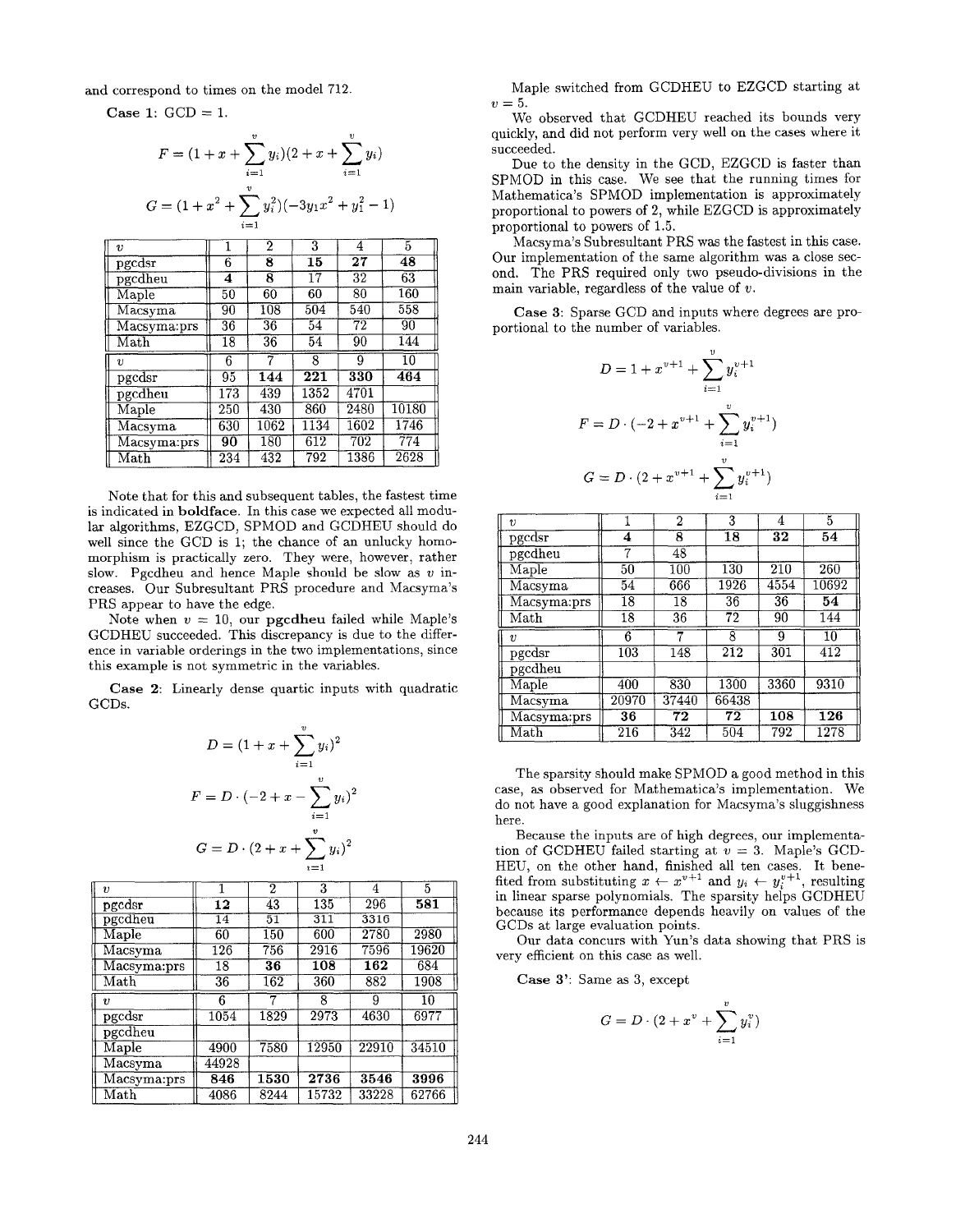| $\eta$                   |       | 2     | 3     | 4      | 5                 |
|--------------------------|-------|-------|-------|--------|-------------------|
| pgcdsr                   | 8     | 119   | 83520 |        |                   |
| pgcdheu                  | 7     | 40    |       |        |                   |
| Maple                    | 50    | 130   | 480   | 680    | 630               |
| Macsyma                  | 54    | 666   | 1998  | 6048   | 12114             |
| Macsyma:prs              | 36    | 108   | 3258  | 119574 |                   |
| $\overline{\text{Math}}$ | 36    | 72    | 126   | 252    | 450               |
| $\boldsymbol{\eta}$      | 6     |       | 8     | 9      | 10                |
| pgcdsr                   |       |       |       |        |                   |
| pgcdheu                  |       |       |       |        |                   |
| Maple                    | 1010  | 1060  | 1460  | 1580   | $\overline{2260}$ |
| Macsyma                  | 25272 | 47052 | 80748 |        |                   |
| Macsyma:prs              |       |       |       |        |                   |
|                          |       |       |       |        |                   |

In this variation, Yun's data suggested major performance degradations in the PRS algorithm, and minor slowdowns in the EZGCD algorithm, compared to Case 3. Maple switched to EZGCD starting at  $v = 3$ . Indeed, the slowdowns are minor,

The heuristic GCD, again, suffers from high degree inputs. Maple was not able to use its substitution heuristic in this case, and hence, switched to EZGCD.

This case shows that for certain kinds of large multivariate problems the modular algorithms are indeed necessary. We do not know why SPMOD slowed down in Macsyma, given such sparse GCDS, Mathematica's implementation of SPMOD, on the hand, performed only second to Maple's EZGCD.

Case 4: Quadratic non-monic GCD. F and G have other quadratic factors.

$$
D = 1 + y_1^2 x^2 + \sum_{i=2}^{v} y_i^2
$$
  

$$
F = D \cdot (-1 + x^2 - y_1^2 + \sum_{i=2}^{v} y_i^2)
$$
  

$$
G = D \cdot (2 + y_1 x + \sum_{i=2}^{v} y_i)^2
$$

| $\boldsymbol{v}$         |                  | 2               | 3                | 4     | 5               |
|--------------------------|------------------|-----------------|------------------|-------|-----------------|
| pgcdsr                   | 18               | 119             | 848              | 5709  | 26381           |
| pgcdheu                  | 12               | 29              | 106              | 684   |                 |
| Maple                    | 50               | 100             | 280              | 2300  | 3560            |
| Macsyma                  | $\overline{162}$ | 1116            | 1332             | 2664  | 5616            |
| Macsyma:prs              | 36               | 90              | 1134             | 2736  | 16452           |
| $\overline{\text{Math}}$ | $\overline{36}$  | $\overline{72}$ | $\overline{162}$ | 306   | 612             |
|                          |                  |                 |                  |       |                 |
| $\boldsymbol{v}$         | 6                |                 | 8                | 9     | $\overline{10}$ |
| pgcdsr                   |                  |                 |                  |       |                 |
| pgcdheu                  |                  |                 |                  |       |                 |
| Maple                    | 2740             | 3220            | 3980             | 4720  | 6100            |
| Macsyma                  | 9126             | 16596           | 27504            | 41904 | 65790           |
| Macsyma:prs              | 73854            | 411534          |                  |       |                 |

Maple switched from GCDHEU to EZGCD starting at  $v = 5$ .

This is the case where EZGCD should have trouble with the non-monic GCD. But for large cases ( $v \geq 9$ ), EZGCD was surprisingly the fastest. It is interesting to see Maple speeding up from  $v = 5$  to  $v = 6$ . Perhaps it fiddled too long with the heuristics, but gave up faster for  $v \geq 6$  and used EZGCD.

We see that GCDHEU can be useful for small values of  $\boldsymbol{v}$ .

Case 5: Completely dense non-monic quadratic inputs with dense non-monic linear GCDS.

$$
D = -3 + (x+1) \prod_{i=1}^{v} (y_i + 1)
$$
  

$$
F = D \cdot (3 + (x-2) \prod_{i=1}^{v} (y_i - 2))
$$
  

$$
G = D \cdot (-3 + (x+2) \prod_{i=1}^{v} (y_i + 2))
$$

| 91                          |        | 2     | 3      |        | 5     |
|-----------------------------|--------|-------|--------|--------|-------|
| pgcdsr                      | 10     | 190   | 4442   | 203060 |       |
| pgcdheu                     | 9      | 31    | 123    | 427    | 1527  |
| Maple                       | 60     | 310   | 380    | 1130   | 4380  |
| $\overline{\text{Macsyma}}$ | 576    | 972   | 4554   | 16776  | 73008 |
| Macsyma:prs                 | 36     | 216   | 4968   | 165510 |       |
| Math                        | 36     | 126   | 630    | 4266   | 38178 |
|                             |        |       |        |        |       |
| $\boldsymbol{\eta}$         | 6      |       | R      | 9      | 10    |
| pgcdsr                      |        |       |        |        |       |
| pgcdheu                     | 5853   | 22983 | 95480  | 411010 |       |
| Maple                       | 17530  | 77260 | 398260 |        |       |
| $\overline{\rm M}$ acsyma   | 375246 |       |        |        |       |
| Macsyma:prs                 |        |       |        |        |       |

Obviously, GCDHEU outperformed the others in these cases. Both pgcdheu's and Maple's running times roughly quadruple as v increases. Our compiled version was 3 to 4 times faster than Maple's.

Maple handled all eight (8) examples with GCDHEU. As an experiment, we forced Maple to use EZGCD for  $v = 8$ . On our HP workstation, Maple computed an obviously incorrect answer (amazingly) in 760 milliseconds. Furthermore, the answer in this case was presented in such a form that computing the difference between it and D, the GCD, ran out of memory. However, the same experiment on an DEC Alpha showed that GCDHEU took 103 seconds while EZGCD took 540 seconds. Thus, the decision by Maple to stick with GCDHEU was the correct one.

The modular algorithms were starting to outperform the PRS at  $v = 2$ . But beyond  $v = 6$ , we ran out of patience. Due to the dense GCD, SPMOD was expected to be slow. Its running time seemed to be approximately proportional to powers of 7 for Macsyma and powers of 10 for Mathematica.

Case 5': Sparse non-monic quadratic inputs with linear GCD'S.

$$
D = -1 + x \prod_{i=1}^{v} y_i
$$

$$
F = D \cdot (3 + x \prod_{i=1}^{v} y_i)
$$

$$
G = D \cdot (-3 + x \prod_{i=1}^{v} y_i)
$$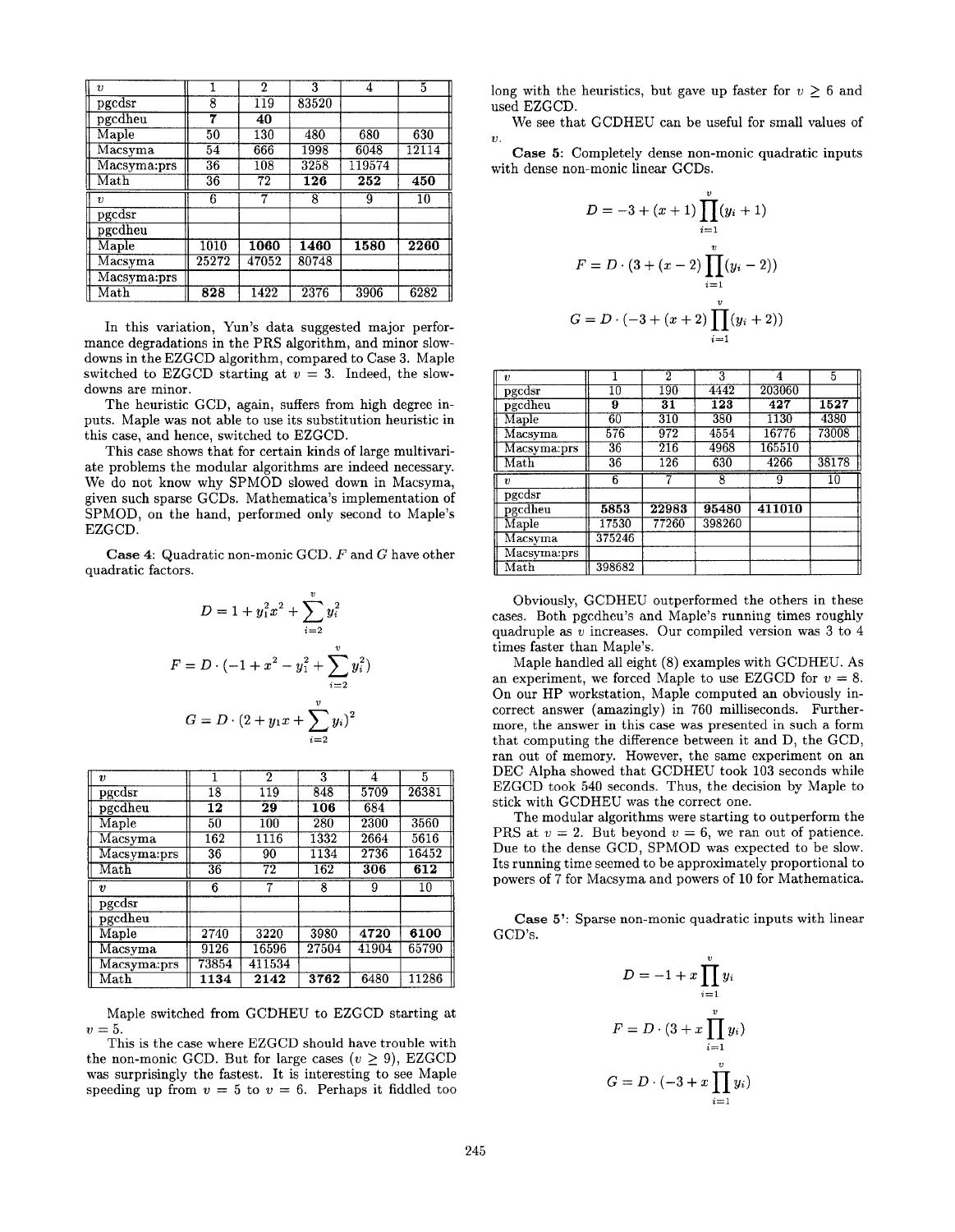| 9)                                      |                 | $\overline{2}$ | 3              | 4          | 5                                                  |
|-----------------------------------------|-----------------|----------------|----------------|------------|----------------------------------------------------|
| pgcdsr                                  | 3               | 5              | 9              | $\bar{1}3$ | 17                                                 |
| pgcdheu                                 | 6               | 14             | 27             | 47         | 81                                                 |
| Maple                                   | $50\,$          | 60             | 100            | 110        | $\overline{200}$                                   |
| $M$ acsyma                              | 90              | 180            | 684            | 1206       | $\overline{1}\overline{3}\overline{5}\overline{0}$ |
| $M$ acsyma:pr $\,$                      | 18              | 18             | 18             | 36         | $\overline{1}8$                                    |
| $\overline{\text{Math}}$                | 18              | 18             | 36             | 54         | 90                                                 |
| $\boldsymbol{\eta}$                     | 6               |                | $\overline{8}$ | 9          | $\overline{10}$                                    |
| pgcdsr                                  | $2\overline{3}$ | 32             | 38             | 48         | 90                                                 |
| $p$ g $cd$ heu                          | 165             | 420            | 1378           | 5194       | 20497                                              |
| Maple                                   | 310             | 700            | 2350           | 7260       | 28010                                              |
| Macsyma                                 | 1908            | 2502           | 3096           | 3726       | 4320                                               |
| $\overline{\text{Macsyma:} \text{prs}}$ | $\overline{18}$ | 18             | 36             | 18         | 36                                                 |
| $\overline{\text{Math}}$                | 162             | 324            | 540            | 1098       | 2124                                               |

In this case, our pgcdsr was fastest for the smaller examples  $(v \leq 5)$ , and Macsyma's implementation was fastest for larger examples. We speculate that Macsyma advantage was in using a polynomial representation more efficient for sparse polynomials.

Heuristic GCD did not seem to have much advantage over the modular algorithms. But our GCDHEU for this case, is about  $50\%$  to  $400\%$  faster than Maple's. (Maple never switched to EZGCD.)

Case 6: Trivariate inputs with increasing degrees.

$$
D = x^{j} y(z - 1)
$$
  
\n
$$
F = D \cdot (x^{j} + y^{j+1} z^{j} + 1)
$$
  
\n
$$
G = D \cdot (x^{j+1} + y^{j} z^{j+1} - 7)
$$

|                                         |                 | 2               | 3      | 4                | 5               |
|-----------------------------------------|-----------------|-----------------|--------|------------------|-----------------|
| pgcdsr                                  | 24              | 49              | 123    | 514              | 2441            |
| pgcdheu                                 | 18              | 25              | 35     | 54               | 95              |
| Maple                                   | 80              | 100             | 100    | 80               | 80              |
| $\overline{\text{Macsym}}$ a            | 18              | 72              | 72     | 72               | $\overline{72}$ |
| Macsyma:prs                             | 18              | 18              | 36     | 18               | 36              |
| $\overline{\text{Math}}$                | $\overline{36}$ | $\overline{36}$ | 36     | 36               | 36              |
|                                         |                 |                 |        |                  |                 |
|                                         | 6               |                 | 8      | 9                | $1\overline{0}$ |
| pgcdsr                                  | 10976           | 42480           | 146160 |                  |                 |
| pgcdheu                                 | 170             | 296             | 528    | $\overline{916}$ | 1497            |
| $\rm{Maple}$                            | 130             | 150             | 210    | 300              | 410             |
| Macsyma                                 | 54              | 90              | 72     | 72               | $\overline{72}$ |
| Macsyma:prs<br>$\overline{\text{Math}}$ | 36              | 36              | 54     | 54               | 36              |

In this case, the GCD has only two terms. Thus the sparse algorithm should be much faster than the PRS. But Maple, Macsyma and Mathematica all took advantage of the obvious factor  $x^j y$ , and trivialized this case. Thus, they all outperformed the Mock-MMA programs. In particular, a direct comparison between our pgcdsr and Macsyma's PRS program shows the advantage of this heuristic.

After finding the trivial factor, Maple solved all ten examples using GCDHEU. But it is interesting to note that our GCDHEU, not having found the trivial factor, was still competitive with Maple's version for  $v \leq 4$ . This suggests compilation can improve the performance of GCDHEU.

Case 7: Trivariate polynomials whose GCD has common factors with its cofactors.

$$
P = x - yz + 1
$$

$$
Q = x - y + 3z
$$

$$
\begin{aligned} D &= P^j Q^j \\ F &= P^j Q^k \end{aligned}
$$

| $G = P^k Q^j$ , where $j < k$ . |  |  |  |  |
|---------------------------------|--|--|--|--|
|---------------------------------|--|--|--|--|

| (j,k)                                                                                | (1,2)             | $\overline{1,3})$      | (1,4)  |
|--------------------------------------------------------------------------------------|-------------------|------------------------|--------|
| pgcdsr                                                                               | 42                | $\overline{722}$       | 17090  |
| pgcdheu                                                                              | 26                | 43                     | 77     |
| Maple                                                                                | 100               | 150                    | 230    |
| $M$ acsyma                                                                           | 684               | $\overline{882}$       | 2034   |
| Macsyma:prs                                                                          | 54                | $\overline{324}$       | 18630  |
| $\overline{\text{Math}}$                                                             | $\overline{72}$   | 144                    | 234    |
| (j,k)                                                                                | (2, 4)            | (3, 4)                 | (5,10) |
| pgcdsr                                                                               | 1875              | 363                    |        |
| $\overline{\text{pgcdheu}}$                                                          | 144               | 265                    |        |
| Maple                                                                                | 460               | 1030                   | 94280  |
| Macsyma                                                                              | $221\overline{4}$ | 2196                   | 103518 |
| Macsyma:prs                                                                          | 738               | ${\bf \overline{234}}$ |        |
| $\operatorname*{Math}% \left( X\right) \equiv\operatorname*{Mat}% \left( X\right) ,$ | $61\overline{2}$  | 1440                   | 77256  |

This case was originally designed to test the special patch of EZGCD where the GCD and both of its cofactors are not relatively prime. Since Maple's GCDHEU successfully computed the GCDS in the first five examples, the only occurrence of this problem in Maple was when  $j = 5$  and  $k = 10$ , where Maple's EZGCD performed second only to Mathematica's SPMOD,

The Heuristic GCD was fastest for small examples. And our compiled version outperformed Maple's interpreted version by a factor between 3 and 4.

## 8 Conclusion

From the data and the discussion in the previous section, we draw five simple conclusions. We are confident that the running times we observed, in spite of timing uncertainties, had less than 30% error, while we noted performance differences much greater than that.

- $\bullet$  Heuristic GCD is useful and should be consi ered for implementation in all computer algebra systems. It is clear from our data that our implementation of GCDHEU was the clear winner in case 5. It was the fastest for small examples in cases 4 and 7. And it was faster than Mathematica and Macsyma's SPMOD in case 1 for  $v\leq 6$  and in case 5' for  $v \leq 5$ . Maple's partially-interpreted GCDHEU also outperformed Macsyma and Mathematica's SPMOD implementations in case 5.
- $\bullet$  Good compilation is necessary. Our data suggest that our compiled GCDHEU can be up to 4 times faster than Maple's interpreted version. Not counting cases 3 and 6 where Maple used other heuristics, our implementation outperformed Maple's in 39 out of 44 examples. (This comparison should be taken cautiously, since the two programs represent polynomials differently and may be sensitive to the ordering of variables. )
- Other heuristics improve performance. We see from case 6 that the commercial programs were very fast in removing obvious factors, thus speeding up their GCD computations, resulting in much faster execution than our procedures. We also see from case 3 that obvious substitutions also improve performance dramatically.